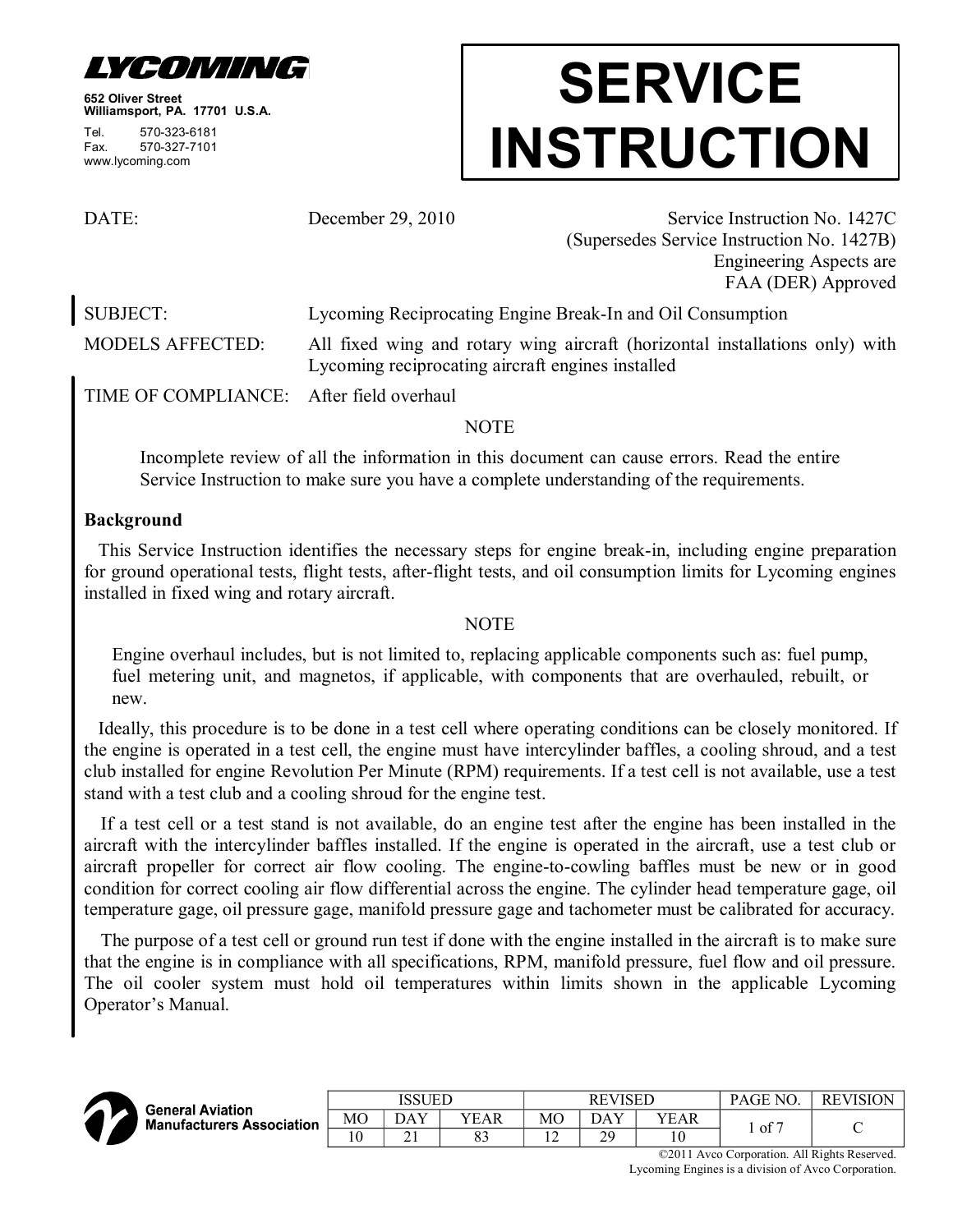The purpose for this engine break-in procedure is for correct piston ring seating and stable oil consumption on a top overhauled engine or a newly overhauled engine that is installed in the aircraft.

#### NOTE

The following formula is used to calculate the maximum allowable oil consumption limits for all Lycoming aircraft engines.

```
0.006 x BHP x 4 \div 7.4 = Qt./Hr.
```
# **1. FIXED WING**

# A. PREPARATION FOR GROUND OPERATIONAL TEST WITH ENGINE INSTALLED IN AIRCRAFT

# NOTE

Refer to the latest revision of Service Instruction 1014 for the recommended oil to be used for engine break-in on Lycoming engine models. In most cases, turbocharged engines are to use ashless dispersant oil for break-in. Non-turbocharged engines are to use aviation grade mineral oil for breakin. Follow Service Instruction 1014 to use the correct oil for break-in.

- 1. Do the engine pre-oil in accordance with the latest revision of Service Instruction No. 1241.
- 2. Calibrate the cylinder head temperature gage, oil temperature gage, oil pressure gage, manifold pressure gage, and tachometer before the ground operational test.



MAKE SURE THAT ALL VENT AND BREATHER LINES ARE INSTALLED CORRECTLY AND ARE SECURELY IN PLACE IN ACCORDANCE WITH THE AIRFRAME MAINTENANCE MANUAL.

- 3. Install all airframe baffles and cowling
- 4. For optimum cooling during the ground operational test, use a test club. If the test club is not available, use the regular flight propeller, however, monitor the cylinder head temperature closely.
- B. GROUND OPERATIONAL TEST

#### NOTE

Before the ground operational test, the oil cooler system must not have any air locks.

If the engine had failed before overhaul, it is possible that the oil cooler, propeller and governor could have been contaminated. During overhaul, these parts were to either be replaced or cleaned and examined by an approved repair facility.

- 1. Before the start of the ground operational test, examine the oil cooler, propeller, and governor for metal contamination. These parts must be clean and free of contamination before the ground operational test can begin.
- 2. Put the aircraft in a position facing the wind.
- 3. Start the engine and look at the oil pressure gage. If sufficient oil pressure indication is not shown within 30 seconds, stop the engine. Identify and correct the cause.

| <b>ISSUED</b> |            |          |    | <b>REVISED</b> |      | PAGE NO. | <b>REVISION</b> |              |
|---------------|------------|----------|----|----------------|------|----------|-----------------|--------------|
| МO            | DAY        | YEAR     | МO | DAY            | YEAR | 2 of 7   |                 | 427ء<br>0.1. |
| ιv            | <u> 41</u> | റി<br>83 | ∸  | 20<br>ر ب      | 10   |          |                 |              |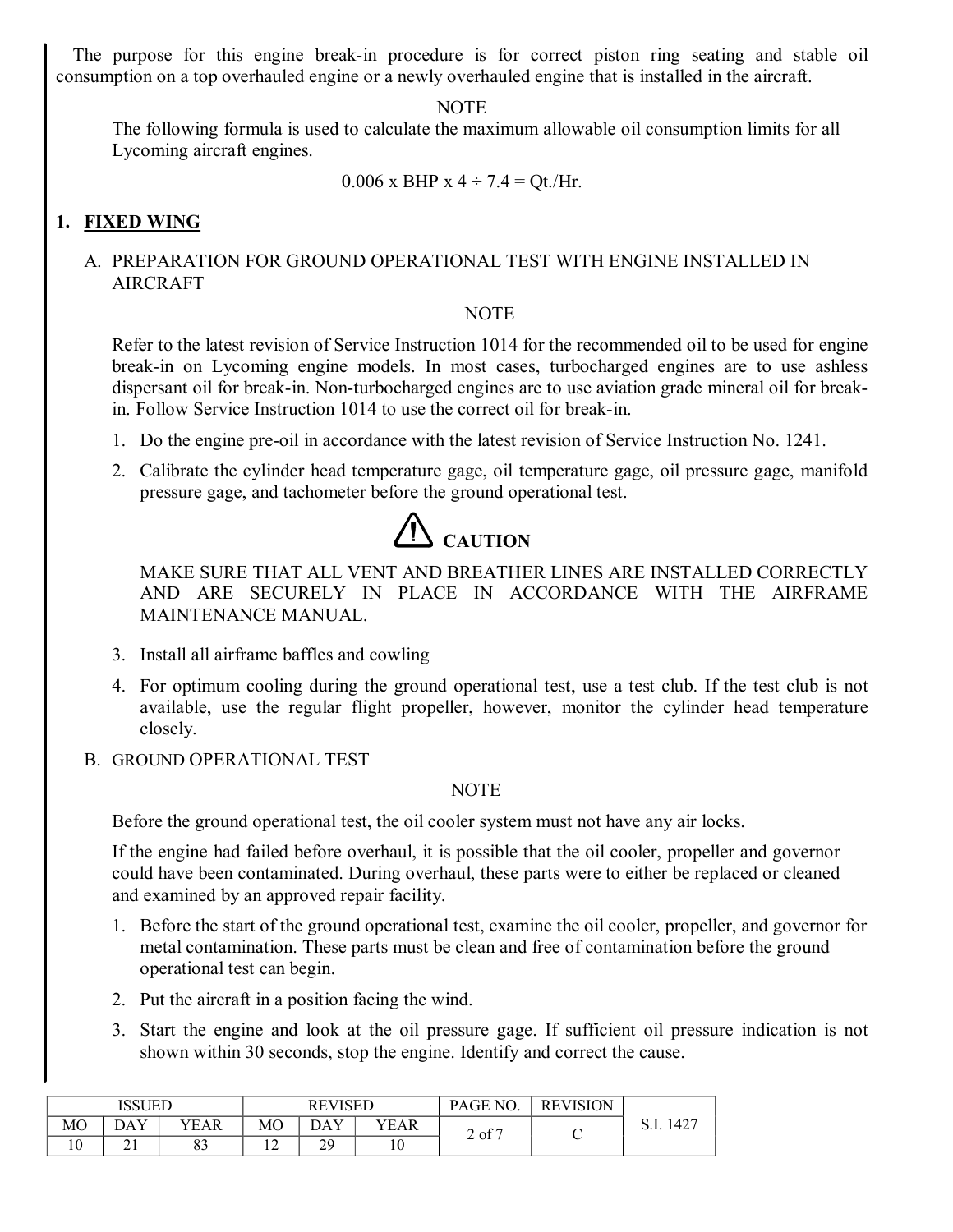- 4. If oil pressure is sufficient, operate the engine at 1000 RPM until the oil temperature is stable or is at  $140^{\circ}F (60^{\circ}C)$ . After warm-up, the oil pressure is not to be less than the minimum specified pressure in the applicable Lycoming Operator's Manual.
- 5. Increase engine speed to 1500 RPM and operate at that speed for 15 minutes.
- 6. Make sure the cylinder head temperature, oil temperature and oil pressure is within the specified limits in the Lycoming Operator's Manual.

## NOTE

Extended ground operation can cause excessively high cylinder and/or oil temperatures.

## **NOTE**

If any malfunction occurs, stop the engine and let it cool. Identify and correct the cause before continuation of the ground operational test.

- a. Start the engine again and monitor oil pressure.
- b. Increase engine speed to 1500 RPM for 5 minutes.
- 7. If the engine has magnetos, measure the magneto dropoff as described in the latest revision of Service Instruction No. 1132.
- 8. Do a cycle of the propeller pitch and a feathering check as applicable as per the airframe manufacturer's recommendations.
- 9. Operate the engine to full-static aircraft recommended power for up to 10 seconds.
- 10. After engine operation at full power, slowly decrease the RPM to idle and let the engine stabilize.
- 11. Do a check of the idle mixture adjustment before engine shutdown.
- 12. Examine the engine for oil, fuel, and hydraulic fluid leaks. Identify and correct the cause of any leaks
- 13. Remove the oil suction screen and the oil pressure screen or oil filter to look for any blockage or contamination. If no blockage or contamination is found, a flight test can be done. If blockage or contamination is found, change the oil. Remove the blockage and contamination. Refer to the latest revision of Service Bulletin No. 480 for instructions.
- C. FLIGHT TEST.



REPLACE ENGINE TEST CLUBS WITH APPROVED FLIGHT PROPELLERS BEFORE THE FLIGHT TEST.

- 1. Start the engine and do a preflight run-up in accordance with the applicable manufacturer's Pilot's Operator's Handbook (POH).
- 2. Do a full power take-off in accordance with the POH.
- 3. Monitor engine RPM, fuel flow, oil pressure, oil temperature and cylinder head temperature during takeoff.
- 4. As soon as possible, decrease the engine speed to climb power in accordance with the POH.

|    | <b>ISSUED</b> |          |    | <b>REVISED</b> |      | PAGE NO.  | <b>REVISION</b> |              |
|----|---------------|----------|----|----------------|------|-----------|-----------------|--------------|
| МO | DAY           | YEAR     | МO | DAY            | YEAR | , of $^7$ |                 | 1427<br>D.I. |
| 10 | $\sim$ 1      | o٥<br>ບບ | ∸  | 29             | ΙU   |           |                 |              |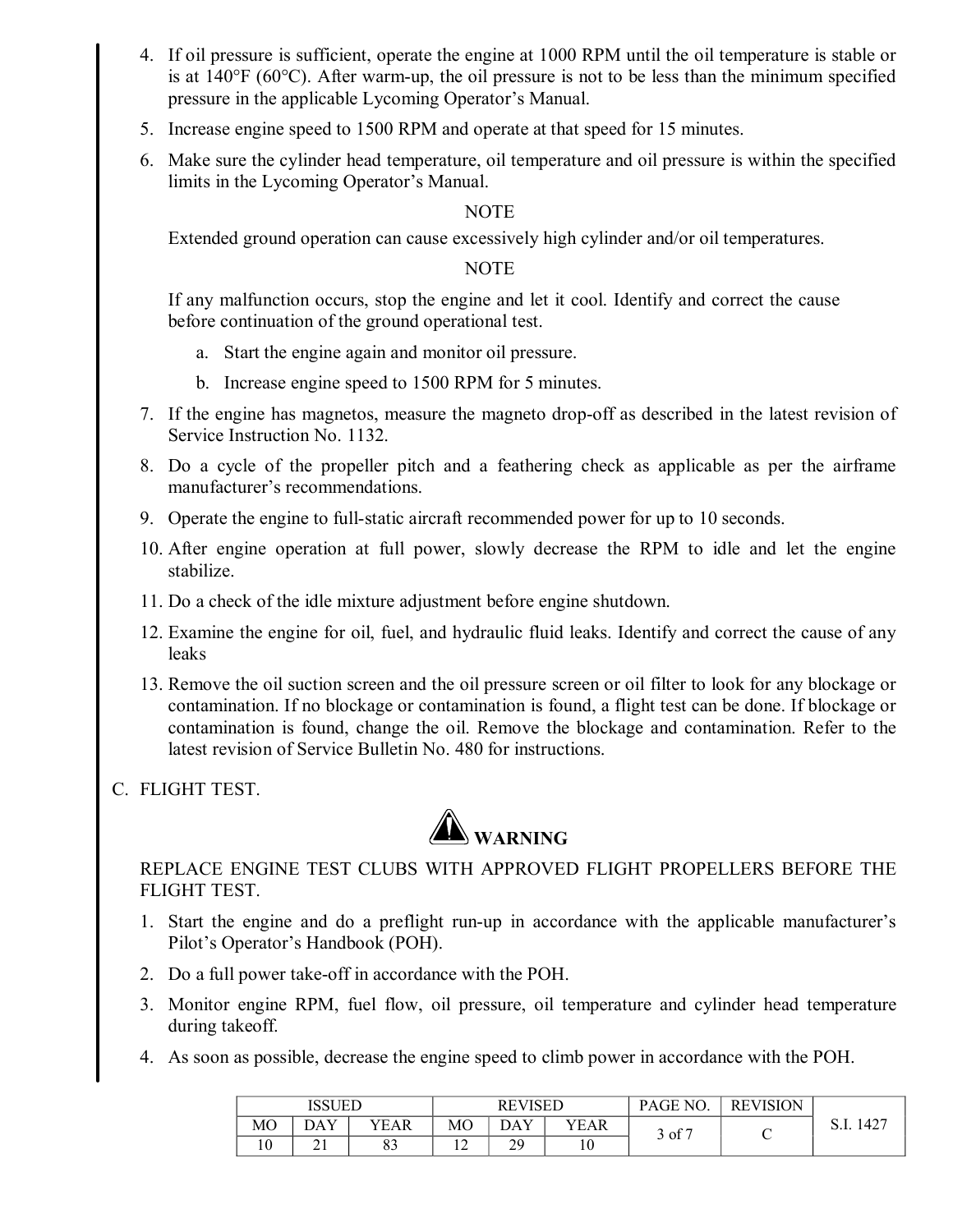- 5. Do a shallow climb angle to a suitable cruise altitude.
- 6. Adjust the mixture per the POH.
- 7. At cruise altitude, decrease power to approximately 75% and continue flight for 2 hours. For the second hour, do power settings alternating between 65% and 75% power as per the applicable POH.

#### **NOTE**

For correct piston ring seating, in a top overhauled engine or a newly overhauled engine, operate the aircraft at 65% to 75% cruise power until oil consumption is stable.

For a normally aspirated (non-turbocharged) engine, it will be necessary to operate at cruise power at the lower altitudes. Density altitude in excess of 8,000 feet (2438 m) will prevent the engine from reaching sufficient cruise power for an acceptable break-in;  $5,000$  feet (1524 m) is recommended.

If oil consumption is not stable, look for oil leaks. Identify and correct the cause of the leak(s).

8. If the engine and aircraft are operating to correct specifications per the Lycoming Operator's Manual, increase engine power to the maximum airframer recommendations and hold for 30 minutes.



FOR ENGINES THAT HAVE DYNAMIC COUNTERWEIGHT ASSEMBLIES, DO NOT OPERATE AT LOW MANIFOLD PRESSURE DURING HIGH ENGINE SPEEDS UNDER 15 IN. HG AND RAPID CHANGES IN ENGINE SPEEDS. THESE CONDITIONS CAN CAUSE DAMAGE TO THE COUNTERWEIGHTS, ROLLERS OR BUSHINGS, AND CAUSE DETUNING.

9. Decrease altitude at low cruise power and closely monitor the engine instruments. Do not do long descents at low manifold pressure. Do not decrease altitude too rapidly. The engine temperature could decrease too quickly.



DO NOT DO CLOSED THROTTLE DESCENTS. CLOSED THROTTLE OPERATION DURING DESCENTS WILL CAUSE RING FLUTTER WHICH CAN CAUSE DAMAGE TO THE CYLINDERS AND RINGS.

- 10. After landing and shutdown, examine the engine for oil, fuel, and hydraulic fluid leaks. Identify and correct the cause of any leaks.
- 11. Calculate fuel and oil consumption and compare the limits given in the applicable Lycoming Operator's Manual. If the oil consumption value is above the limits in the manual, identify and correct the cause. Do this flight test again, up to and including this step before releasing the aircraft for service.
- 12. Remove the oil suction screen and the oil pressure screen or oil filter to look for any blockage or contamination. If no blockage or contamination is found, a flight test can be done. If blockage or

|     | <b>ISSUED</b> |                |     | <b>REVISED</b>  |      | PAGE NO.          | <b>REVISION</b> |      |
|-----|---------------|----------------|-----|-----------------|------|-------------------|-----------------|------|
| МO  | DAY           | YEAR           | MО  | DAY             | YEAR | $4 \text{ of } 7$ |                 | 1427 |
| 1 V | ∠⊥            | $\Omega$<br>oυ | . . | $\gamma$<br>ر ب | 10   |                   |                 |      |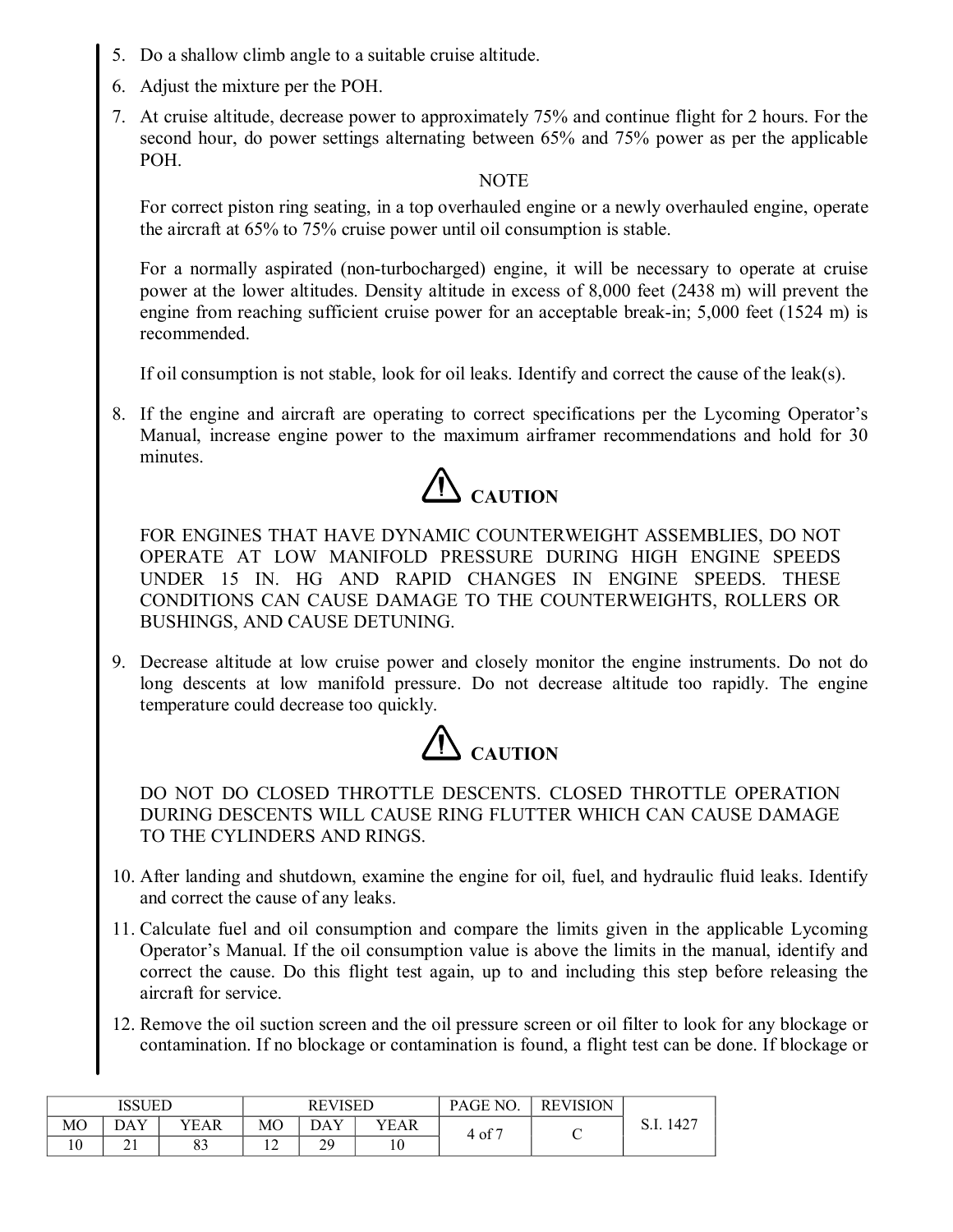contamination is found, change the oil. Remove the blockage and contamination. Refer to the latest revision of Service Bulletin No. 480 for instructions.

- 13. Record compliance with this Service Instruction in the logbook.
- 14. Correct any problems before releasing the engine back into service.

# **2. ROTORY WING (HORIZONTAL INSTALLATIONS ONLY)**

Break-in of helicopter engines is done by following a sequence of steps ranging from engine service of the engine on the ground to progressively increasing its power output during operation. Although this Service Instruction contains detailed information about engine break-in, it is impossible to cover all aspects of break-in for individual helicopter models. For that reason, refer to the POH for a particular helicopter model. Also, refer to the applicable Lycoming Operator's Manual for the engine.

For break-in of piston engines in helicopters:

- 1. Because helicopters always operate at a fixed or rated engine speed, any decrease of engine RPM necessary during break-in must be done with the helicopter on the ground and with the rotor engaged. During flight, make all power reductions by manifold pressure alone.
- 2. Some helicopters do not have a red line on the manifold pressure gage and use all rated power. Some gages have a red line for indication of airframer limitations but not engine performance parameters. In the case of Lycoming model  $HIO-360-D1A$ , it has graduated manifold pressure values as shown in the Lycoming Operator's Manual.
- 3. Because of the difference in helicopter models, refer to the helicopter POH for methods of operation for a specific helicopter regarding rotor engagement, manifold pressure ratings, the method of rotor engagement, and centrifugal clutch or manually-operated belt drive.
- A. GROUND OPERATIONAL TEST
	- 1. Refer to the latest revision of Service Instruction No. 1014 and make sure the engine has the correct grade and quantity of oil.
	- 2. Put the helicopter in a position facing the wind to take advantage of prevailing wind to keep the engine cool.
	- 3. Make sure the throttle and mixture control, if applicable, are at the FULL-OFF position.

# NOTE

In the following step, if sufficient oil pressure indication is not seen within 30 seconds, stop the engine, identify and correct the cause.

- 4. Refer to the helicopter POH for the correct start-up procedures. Start the engine and operate the engine for 5 minutes at idle RPM (1200-1450 RPM).
- 5. Adjust the idle mixture (if applicable) and oil pressure as necessary.
- 6. Do a magneto check, if applicable, per the POH.
- 7. Stop the engine.
- 8. Examine the engine for oil and fuel leaks.
- 9. Start the engine and operate for 5 minutes at idle speed (1200-1450 RPM).

|    | <b>ISSUED</b> |          |    | <b>REVISED</b> |      | PAGE NO. | <b>REVISION</b> |              |
|----|---------------|----------|----|----------------|------|----------|-----------------|--------------|
| MО | DAY           | YEAR     | MО |                | YEAR | 5 of 7   |                 | 1427<br>O.I. |
| 10 | $\sim$ 1      | റി<br>89 | ∼  | 29             | 10   |          | ◡               |              |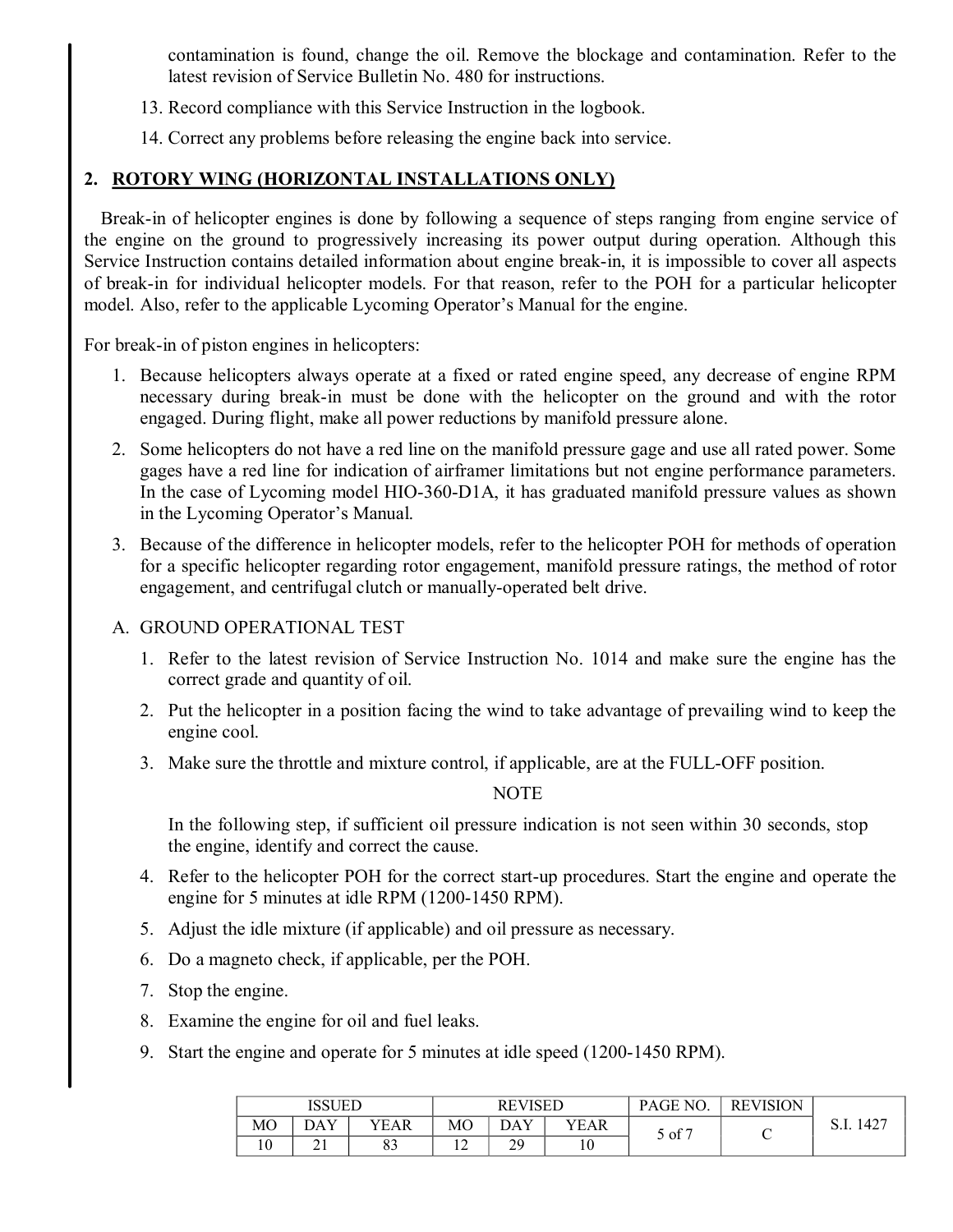10. Engage the rotor, if necessary, and increase the engine RPM to 50% to 60% of rated engine speed for 5 minutes with rotor blades at flat pitch (collective full down).

#### NOTE

For correct break-in, do not let the cylinder head temperature go above  $420^{\circ}F(216^{\circ}C)$ .

- 11. If the oil pressure is at the correct operating pressure and the oil temperature is between 180°F and 200°F (82°C and 93°C), with the cylinder head temperatures between 350°F and 400°F  $(177^{\circ}$ C and  $204^{\circ}$ C), increase the engine RPM to 80% of rated engine speed for 5 minutes, followed by 100% airframe manufacturer's rated engine speed for another 5 minutes.
- 12. After operating the engine for the last 5-minute segment, let the engine cool as recommended in the POH and then stop the engine.
- 13. Drain the oil from the engine and change the oil. Refer to the latest revision of Service Instruction No. 1014.
- 14. Remove and clean the suction screen in the oil sump.
- 15. Clean the oil pressure screen and/or replace the oil filter.
- 16. Make any necessary oil pressure adjustments.
- 17. Install the suction screen and oil pressure screen (or new oil filter); torque per the Table of Limits.
- 18. Add the correct grade and quantity of oil. (Refer to latest revision of Service Instruction No. 1014.)
- 19. Start the engine and let it operate at 1450 RPM idle.
- 20. Engage the rotor, if necessary, and increase the engine RPM to 2000 RPM.
- 21. Warm the engine to do a ground operational check as described in the helicopter's POH.

#### B. FLIGHT TEST

- 1. Start the engine and operate it at 1450 RPM.
- 2. Engage the rotor, if necessary, and increase the engine speed to 75% RPM.
- 3. With the engine warm, do a ground operational test in accordance with the helicopter manufacturer's POH, including the magneto check.

#### **NOTE**

Use two crew members to control and monitor the engine instruments, including the aircraft and engine operating temperatures and pressures. If any parameters are out of tolerance with the helicopter POH or engine and aircraft operating manual limitations, stop the break-in procedure. Identify and correct the problem. Do any necessary maintenance. Then continue with the break-in procedure.

- 4. Put the helicopter into a hover mode for 10 minutes while monitoring the manifold pressure, fuel pressure, oil temperature, oil pressure and cylinder head temperature, etc.
- 5. If engine instruments are satisfactory, go to cruise altitude.
- 6. Operate at cruise power at 70% to 75% of rated power for 30 minutes to keep a constant safe altitude.

| <b>ISSUED</b> |            |          |    | <b>REVISED</b> |      | PAGE NO.   | <b>REVISION</b> |              |
|---------------|------------|----------|----|----------------|------|------------|-----------------|--------------|
| МO            | DAY        | YEAR     | МO | DAY            | YEAR | $6$ of $7$ |                 | 427ء<br>0.1. |
| ιv            | <u> 41</u> | റി<br>83 | ∸  | 20<br>ر ب      | 10   |            |                 |              |